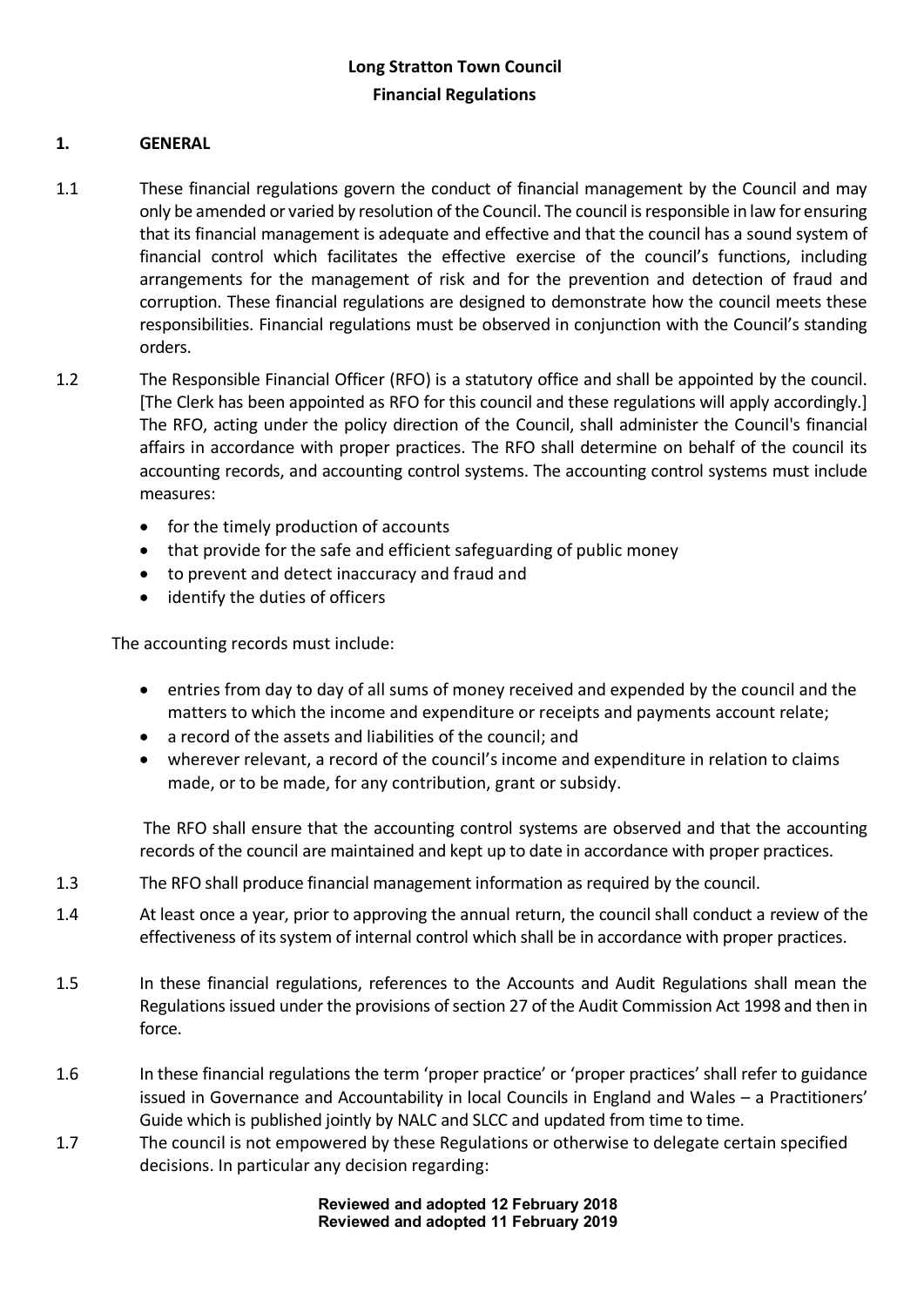# **Long Stratton Town Council**

#### **Financial Regulations**

- setting the final budget or the precept (council tax requirement);
- approving accounting statements;
- approving an annual governance statement;
- borrowing;
- writing off bad debts;
- declaring eligibility for the General Power of Competence; and
- addressing recommendations in any report from the internal or external auditors, shall be a matter for the full council only.
- 1.8 In addition the council must:
	- determine and keep under regular review the bank mandate for all council bank accounts;
	- approve any grant or a single commitment in excess of £1,500 subject to clause 3.4 below; and
	- in respect of the annual salary for any employee have regard to recommendations about annual salaries of employees made by the relevant committee in accordance with its terms of reference.
	- Where salaries are determined by NALC/SLCC salary scale points (SCP), where national increases are made to the SCP these will automatically be applied as per contract of employment. The Council determines which SCP is attributed to each employee as per contract of employment.

#### **2. ANNUAL ESTIMATES (BUDGET)**

- 2.1 Each Committee (if any) shall formulate and submit proposals to the Council in respect of revenue and capital including the use of reserves and sources of funding for the following financial year not later than the end of November each year.
- 2.2 Detailed estimates of all receipts and payments including the use of reserves and all sources of funding for the year shall be prepared each year by the RFO in the form of a budget to be considered by the council.
- 2.3 The Council shall review the budget not later than the end of January each year and shall fix the Precept to be levied for the ensuing financial year. The RFO shall issue the precept to the billing authority and shall supply each member with a copy of the approved budget.
- 2.4 The annual budgets shall form the basis of financial control for the ensuing year.
- 2.5 The Council shall consider the need for and shall have regard to a three-year forecast of Revenue and Capital Receipts and Payments which may be prepared at the same time as the annual Budget.

#### **3 BUDGETARY CONTROL**

- 3.1 Expenditure on revenue items may be incurred up to the amounts included for that class of expenditure in the approved budget.
- 3.2 No expenditure may be incurred that will exceed the amount provided in the revenue budget for that class of expenditure without Council's approval. During the budget year and with the approval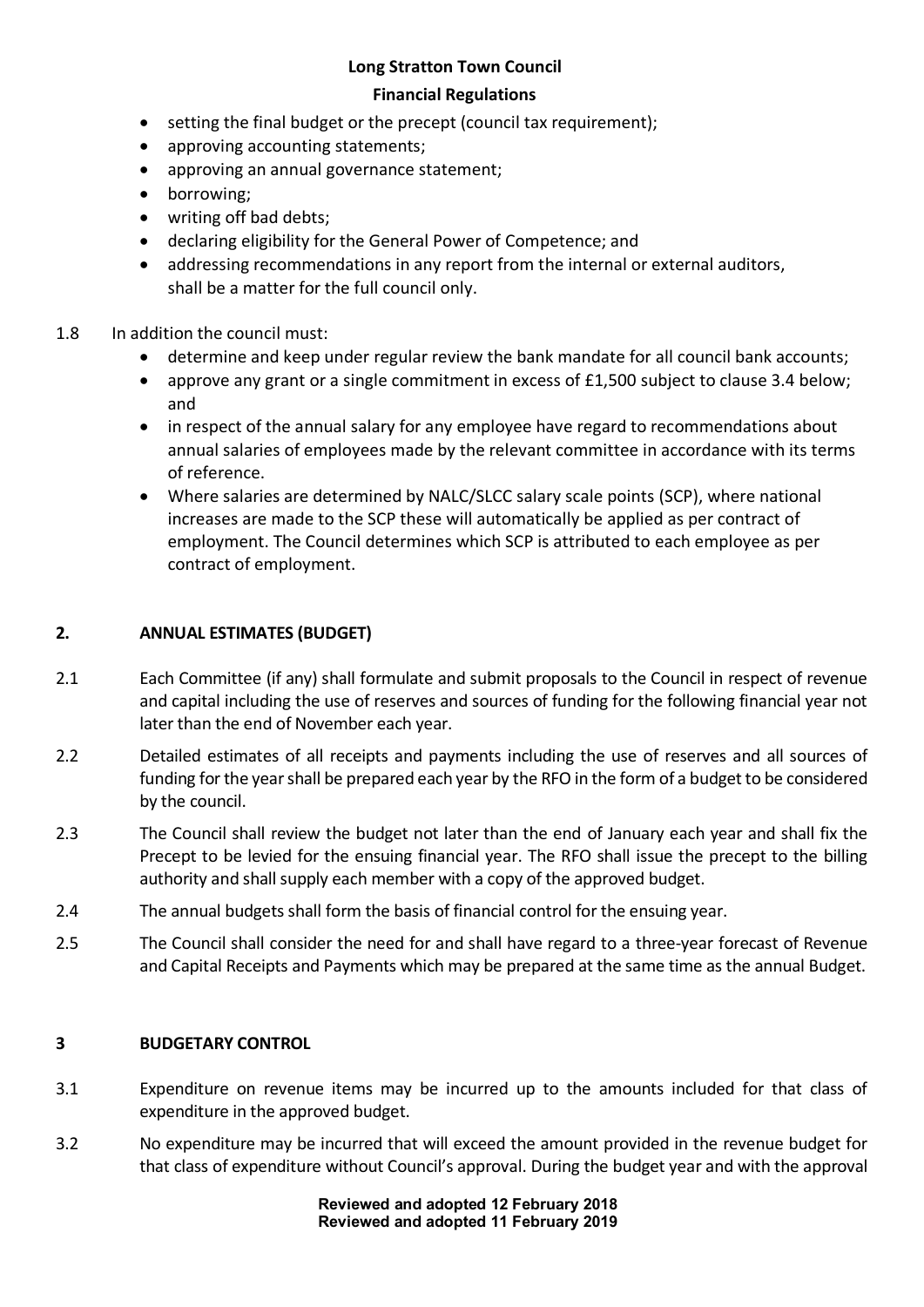of council having considered fully the implications for public services, unspent and available amounts may be moved to other budget headings or to an earmarked reserve as appropriate.

- 3.3 The RFO shall regularly provide the Council with a statement of receipts and payments to date under each head of the budgets, comparing actual expenditure to the appropriate date against that planned as shown in the budget. These statements are to be prepared at least at the end of each financial quarter.
- 3.4 The Clerk may incur expenditure on behalf of the Council which is necessary to carry out any repair replacement or other work which is of such extreme urgency that it must be done at once, whether or not there is any budgetary provision for the expenditure, subject to a limit of £1000 per item, £1500 in conjunction with the Chairman/ Vice-Chair in the event of an emergency. The Clerk shall report the action to the Council as soon as practicable thereafter. The Clerk has the power to spend up to £1000 per calendar month to keep the Council operating.
- 3.5 Unspent provisions in the revenue budget shall not be carried forward to a subsequent year unless placed in an earmarked reserve by resolution of the council.
- 3.6 No expenditure shall be incurred in relation to any capital project and no contract entered into or tender accepted involving capital expenditure unless the Council is satisfied that the necessary funds are available, or the requisite borrowing approval has been obtained.
- 3.7 All capital works shall be administered in accordance with the Council's standing orders and financial regulations relating to contracts.
- 3.8 Salaries are to be reviewed at least annually (no later than November) for the following financial year and such review shall be evidenced by a hard copy schedule signed by the Clerk and the Chairman of Council or relevant committee.
- 3.9 Changes in ear-marked reserves shall be approved by the Council as part of the budgetary control process.
- 3.10 Committees can incur expenditure of up to £1,500 per item unless the power to spend above £1,500 has been delegated by Full Council, any expenditure over £1,500 per item must be approved by Full Council. All expenditure made must be reported to the full Council at the next full Council meeting.

### **4. ACCOUNTING AND AUDIT**

- 4.1 All accounting procedures and financial records of the Council shall be determined by the RFO in accordance with the Accounts and Audit Regulations.
- 4.2 The RFO shall complete the annual financial statements of the Council, including the council's annual return, as soon as practicable after the end of the financial year and shall submit them and report thereon to the Council.
- 4.3 The RFO shall complete the Accounts of the Council contained in the Annual Return (as supplied by the Auditor appointed from time to time by the Audit Commission) and shall submit the Annual Return for approval and authorisation by the Council within the timescales set by the Accounts and Audit Regulations.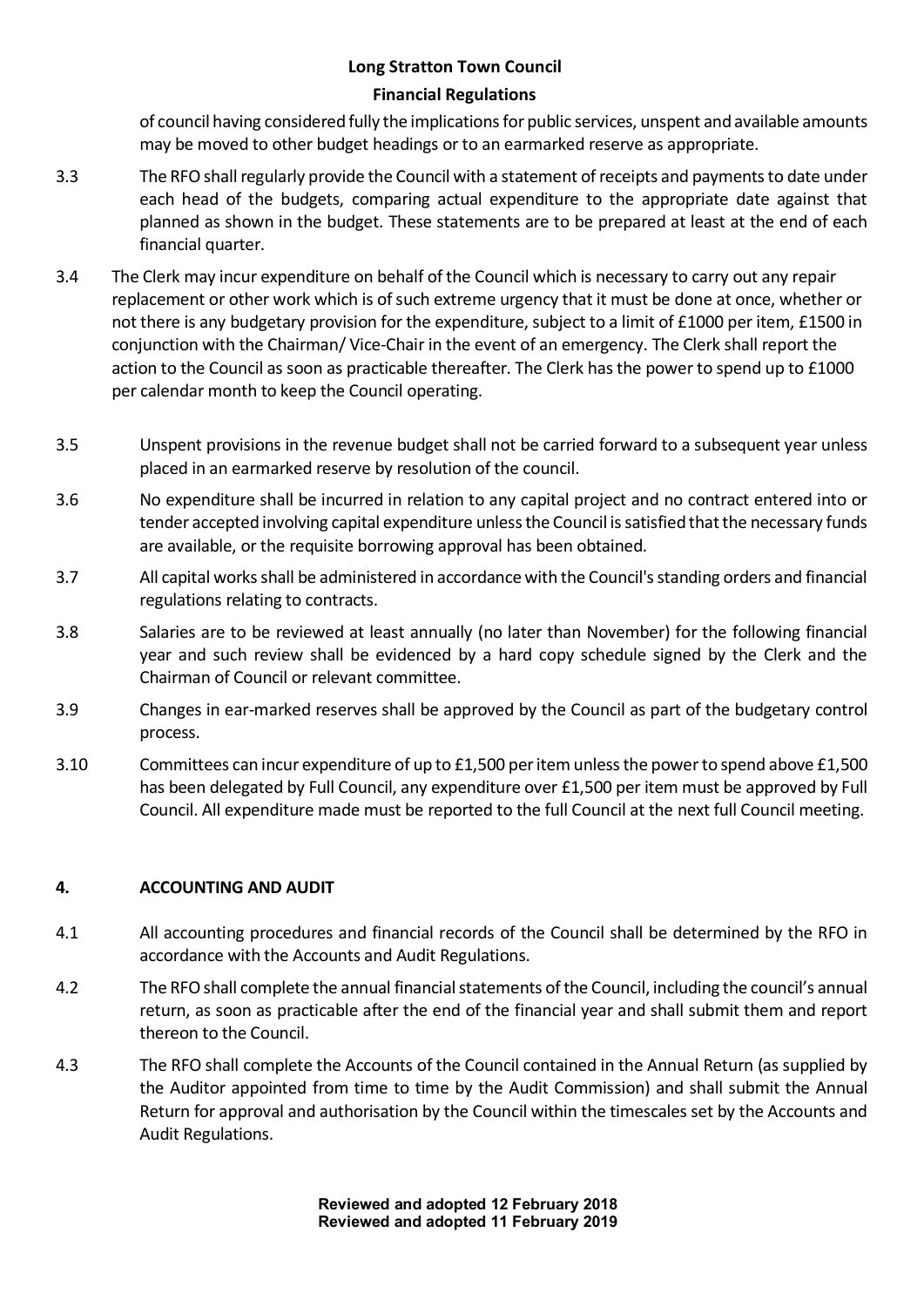- 4.4 The RFO shall ensure that there is adequate and effective system of internal audit of the Council's accounting, financial and other operations in accordance with proper practices. Any officer or member of the Council shall, if the RFO or Internal Auditor requires, make available such documents of the Council which appear to the RFO or Internal Auditor to be necessary for the purpose of the internal audit and shall supply the RFO or Internal Auditor with such information and explanation as the RFO or Internal Auditor considers necessary for that purpose.
- 4.5 The Internal Auditor shall be appointed by and shall carry out the work required by the council in accordance with proper practices. The Internal Auditor, who shall be competent and independent of the operations of the Council, shall report to Council in writing, or in person, on a regular basis with a minimum of one annual written report in respect of each financial year. In order to demonstrate objectivity and independence, the internal auditor shall be free from any conflicts of interest and have no involvement in the financial decision making, management or control of the council.
- 4.6 The RFO shall make arrangements for the opportunity for inspection of the accounts, books, and vouchers and for the display or publication of any Notices and statements of account required by Audit Commission Act 1998 and the Accounts and Audit Regulations.
- 4.7 The RFO shall, as soon as practicable, bring to the attention of all councillors any correspondence or report from the Internal or External Auditor, unless the correspondence is of a purely administrative matter.
- 4.8 On a regular basis, at least once in each quarter, and at each financial year end, a member other than the Chairman [or a cheque signatory] shall be appointed to verify bank reconciliations (for all accounts) produced by the RFO. The member shall sign the reconciliations and the original bank statements (or similar document) as evidence of verification. This activity shall on conclusion be reported, including any exceptions, to and noted by the council [Finance Committee].
- 4.9 The RFO shall make arrangements for the exercise of electors' rights in relation to the accounts including the opportunity to inspect the accounts, books, and vouchers and display or publish any notices and statements of account required by Audit Commission Act 1998, or any superseding legislation, and the Accounts and Audit Regulations.

#### **5. BANKING ARRANGEMENTS AND CHEQUES**

- 5.1 The Council's banking arrangements, including the Bank Mandate, shall be made by the RFO and approved by the Council. They shall be regularly reviewed for efficiency and monetary risk
- 5.2 The RFO shall prepare a schedule of payments requiring authorisation, forming part of the Agenda for the Meeting to present to council. The council shall review the schedule for compliance and, having satisfied itself shall authorise payment by a resolution of the council. The approved schedule shall be ruled off and initialled by the Chairman of the Meeting. A detailed list of all payments shall be disclosed within or as an attachment to the minutes of the meeting at which payment was authorised. Personal payments (including salaries, wages, expenses and any payment made in relation to the termination of a contract of employment) may be summarised to remove public access to any personal information Please see 6.5 for invoice authorisation.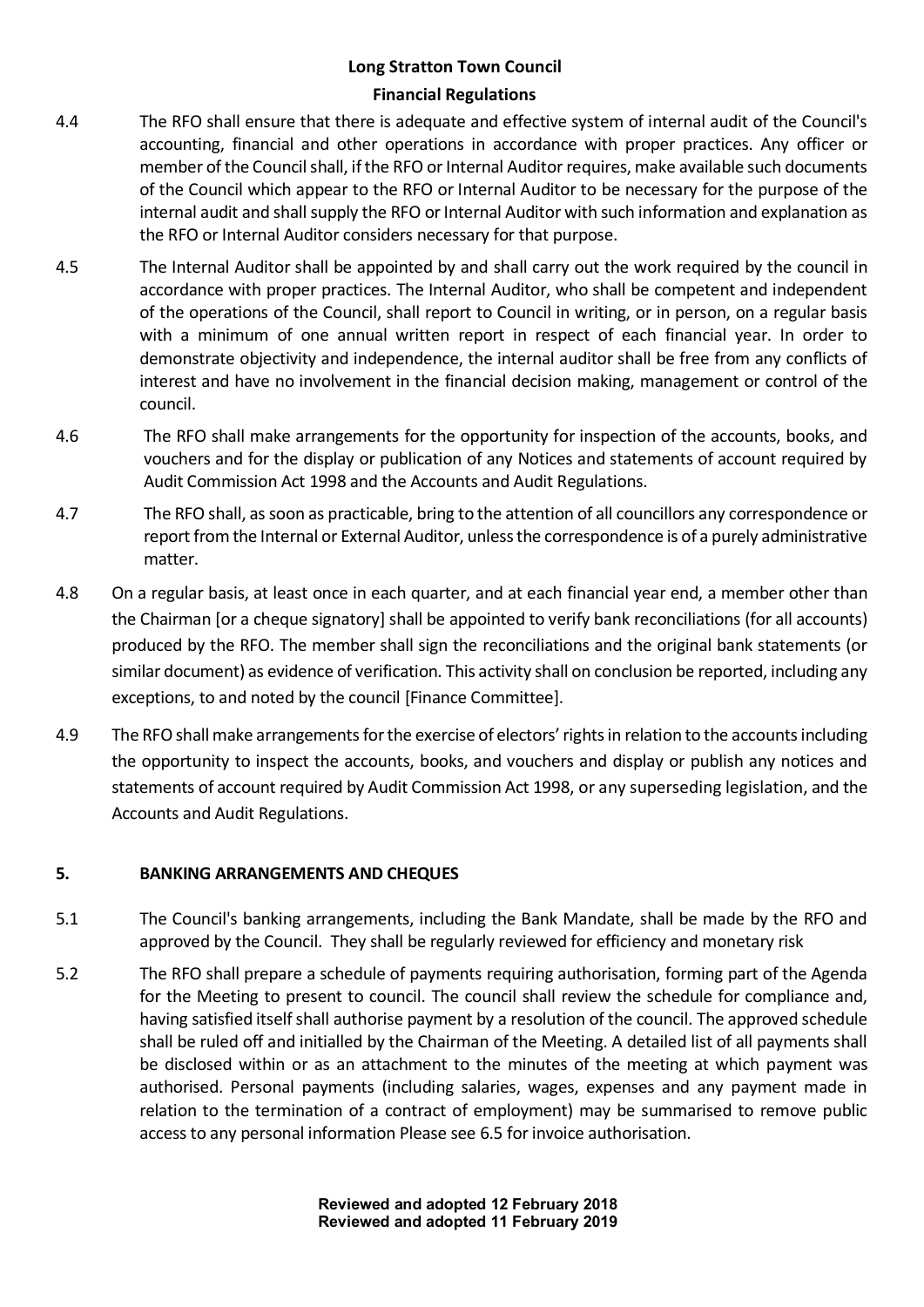- 5.3 Cheques drawn on the bank account in accordance with the schedule referred to in paragraph 5.2 or in accordance with paragraph 6.4, shall be signed by two members of Council.
- 5.4 To indicate agreement of the details shown on the cheque with the counterfoil and the invoice or similar documentation, the signatories shall each also initial the cheque counterfoil.
- **5.5** A member who is a bank signatory, having a connection by virtue of family or business relationships with the beneficiary of a payment, or be the recipient of a payment (expenses), should not, under normal circumstances, be a signatory to the payment in question.
- **5.6** A pre-paid debit card may be issued to employees with varying limits. These limits will be set by the council [Finance Committee]. Transactions and purchases made will be reported to the [council] [relevant committee] and authority for topping-up shall be at the discretion of the [council] [relevant committee].
- **5.7** Any corporate credit card or trade card account opened by the council will be specifically restricted to use by the Clerk [and RFO] and head groundsman and shall be subject to automatic payment in full at each month-end. Personal credit or debit cards of members or staff or Councillors should not be used to pay for Council expenditure except in circumstances that have been authorised by the Clerk/RFO. Any expenditure will be evidenced with a receipt and reimbursed via the Town Council's banking arrangements.
- **5.8** The council will not maintain any form of cash float. All cash received must be banked intact and counted and verified by the Clerk and a minimum of 1 Councillor. Any payments made in cash by the Clerk [or RFO] (for example for postage or minor stationery items) shall be refunded on a regular basis, at least quarterly.

#### **6 PAYMENT OF ACCOUNTS**

- 6.1 All payments shall be effected by cheque or other order drawn on the Council's bankers (including electronic payment with dual authorisation)
- 6.2 All invoices for payment shall be examined, verified and certified by the Clerk. The Clerk shall satisfy him/herself that the work, goods or services to which the invoice relates shall have been received, carried out, examined and approved. Invoices over £1000 to a new supplier will be verified with a phone call to confirm correct bank details.
- 6.3 The RFO shall examine invoices in relation to arithmetic accuracy and shall analyse them to the appropriate expenditure heading. The Clerk shall take all steps to settle all invoices submitted, and which are in order, at the next available Council Meeting.
- 6.4 If a payment is necessary to avoid a charge to interest under the Late Payment of Commercial Debts (Interest) Act 1998, and the due date for payment is before the next scheduled Meeting of Council, where the Clerk and RFO certify that there is no dispute or other reason to delay payment, the Clerk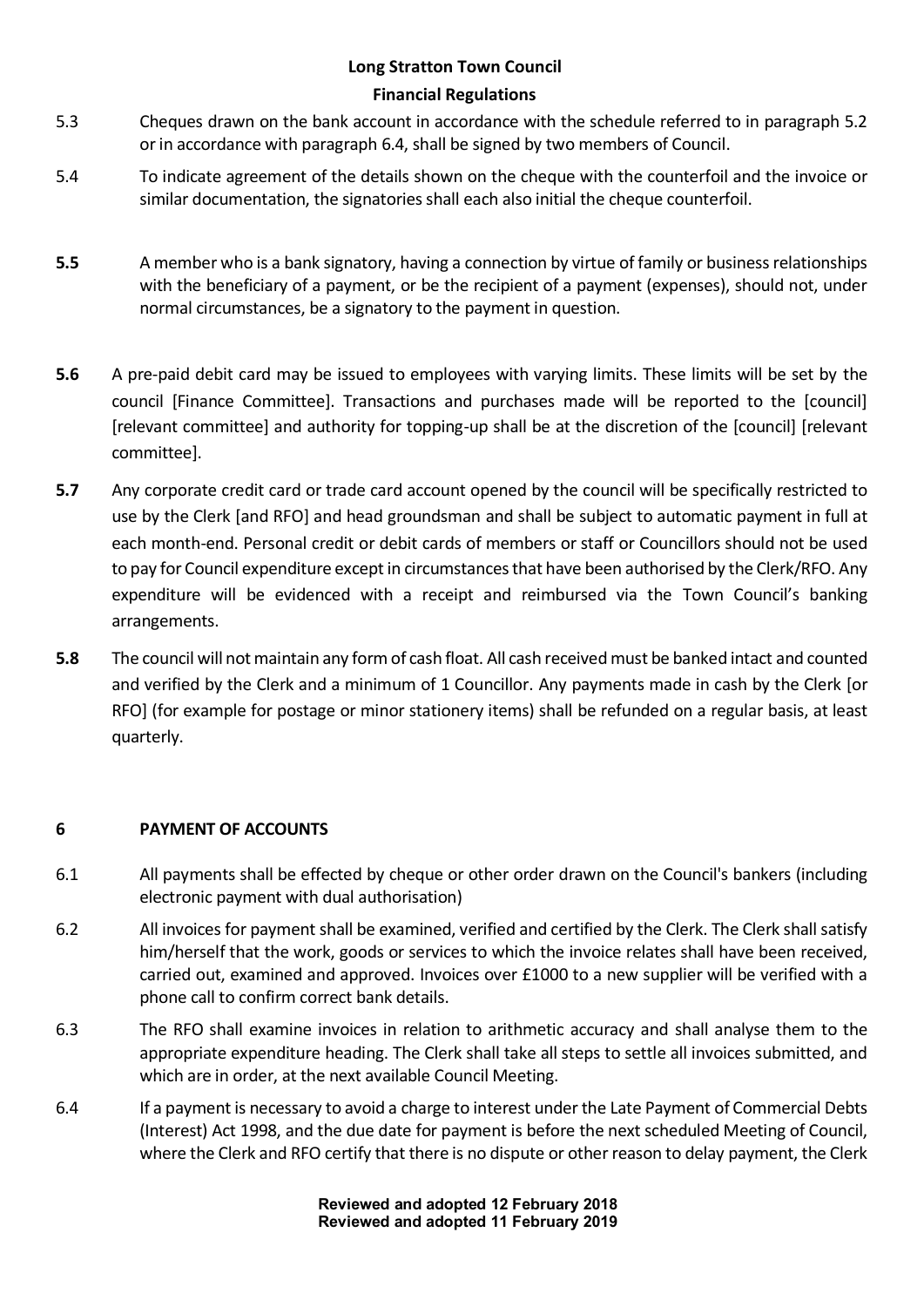may (notwithstanding para 6.3) take all steps necessary to settle such invoices provided that a list of such payments shall be submitted to the next appropriate meeting of Council.

- 6.5 All invoices will be uploaded onto the Council's preferred ICT system (currently sharepoint) for Councillor's to confirm accuracy of payments and appropriate use of funds. The payment list provided to full Council will be signed (wet signature) to confirm accuracy by a minimum of 2 Councillors who will authorise the BACs payments.
- 6.6 If thought appropriate by the council, payment for utility supplies (energy, telephone and water) may be made by variable Direct Debit provided that the instructions are signed by two members and any payments are reported to council as made. The approval of the use of a variable Direct Debit shall be renewed by resolution of the council at least every two years. Direct debit payments once approved will not require monthly signatures however payments will be noted by the Council via the list of monthly payments attached to the minutes.
- 6.7 All grant requests will be considered by the full Council.
- 6.8 If thought appropriate by the council, payment for certain items (principally salaries) may be made by banker's standing order provided that the instructions are signed, or otherwise evidenced by two members are retained and any payments are reported to council as made. The approval of the use of a banker's standing order shall be renewed by resolution of the council at least every two years.

### **7 PAYMENT OF SALARIES**

- 7.1 As an employer, the council shall make arrangements to meet fully the statutory requirements placed on all employers by PAYE and National Insurance legislation. The payment of all salaries shall be made in accordance with payroll records and the rules of PAYE and National Insurance currently operating, and salaries shall be as agreed by Council.
- 7.2 Payment of salaries and payment of deductions from salary such as may be made for tax, national insurance and pension contributions, may be made in accordance with the payroll records and on the appropriate dates stipulated in employment contracts, provided that each payment is reported to and ratified by the next available Council Meeting.
- 7.3 Each and every payment to employees of net salary and to the appropriate creditor of the statutory and discretionary deductions shall be recorded in a separate confidential record (confidential cash book). This confidential record is not open to inspection or review (under the Freedom of Information Act 2000 or otherwise) other than:
	- a) by any councillor who can demonstrate a need to know;
	- b) by the internal auditor;
	- c) by the external auditor; or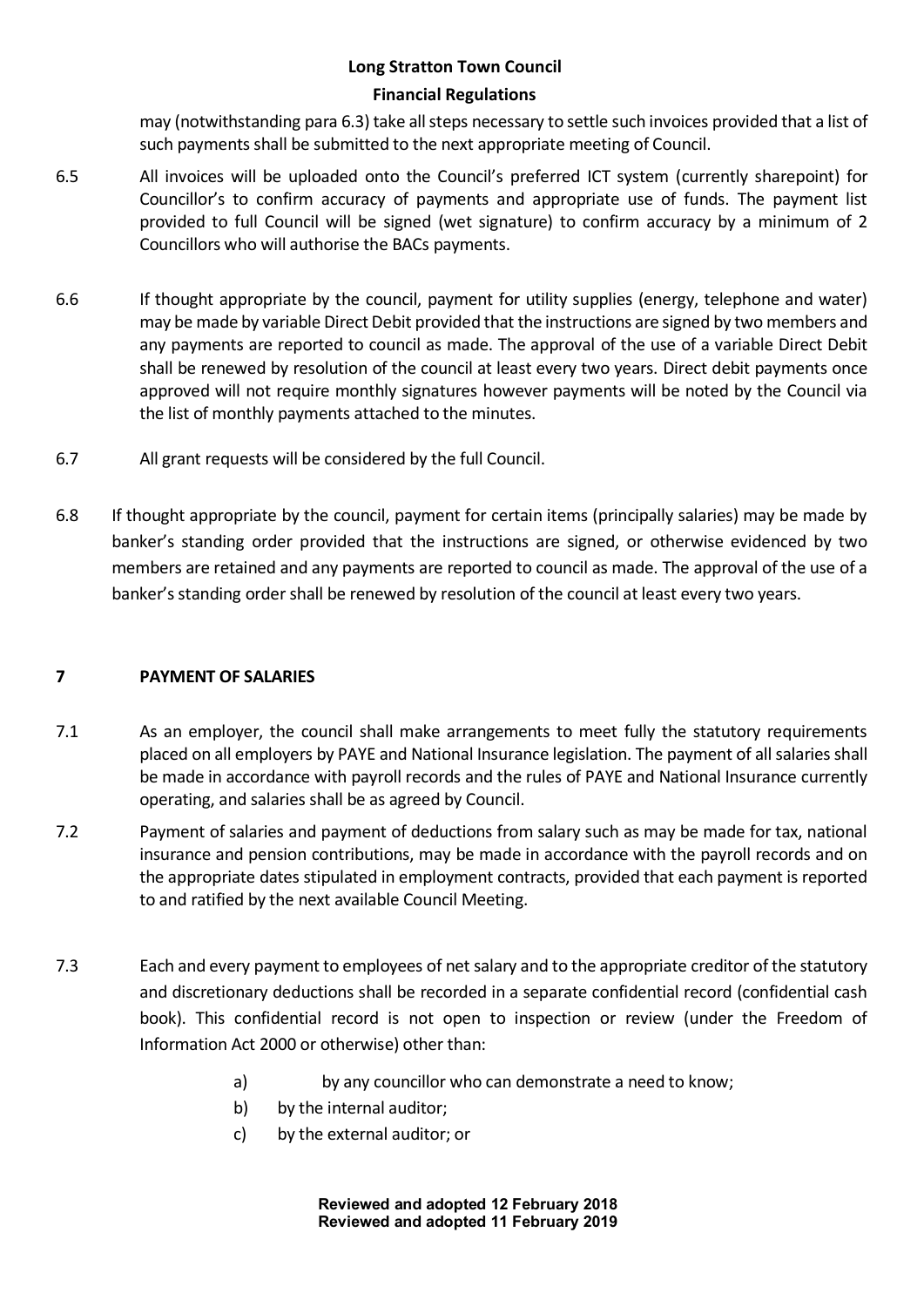- d) by any person authorised under Audit Commission Act 1998, or any superseding legislation.
- e) by the Constabulary's Crime Economic Unit.

The RFO will present the confidential cash book for review bi-annually by a minimum of 2 Councillors, the Chairman of the Finance and Policy Management Committee and the Chair or Vice Chair of the Council.

### **8 LOANS AND INVESTMENTS**

- 8.1 All loans and investments shall be negotiated in the name of the Council and shall be for a set period in accordance with Council policy.
- 8.2 The council shall consider the need for an Investment Policy which, if drawn up, shall be in accordance with relevant regulations, proper practices and guidance. Any Policy shall be reviewed at least annually.
- 8.3 All investments of money under the control of the Council shall be in the name of the Council.
- 8.4 All borrowings shall be effected in the name of the Council, after obtaining any necessary borrowing approval. Any application for borrowing approval shall be approved by Council as to terms and purpose. The terms and conditions of borrowings shall be reviewed at least annually.
- 8.5 All investment certificates and other documents relating thereto shall be retained in the custody of the RFO.

#### **9 INCOME**

- 9.1 The collection of all sums due to the Council shall be the responsibility of and under the supervision of the RFO.
- 9.2 Particulars of all charges to be made for work done, services rendered or goods supplied shall be agreed annually by the Council, notified to the RFO and the RFO shall be responsible for the collection of all accounts due to the Council.
- 9.3 The Council will review all fees and charges annually, following a report of the Clerk.
- 9.4 Any sums found to be irrecoverable and any bad debts shall be reported to the Council and shall be written off in accordance with the Council's bad debt policy.
- 9.5 All sums received on behalf of the Council shall be banked intact as directed by the RFO. In all cases, all receipts shall be deposited with the Council's bankers with such frequency as the RFO considers necessary.
- 9.6 The origin of each receipt shall be entered on the paying-in slip.
- 9.7 Personal cheques shall not be cashed out of money held on behalf of the Council.
- 9.8 The RFO shall promptly complete any VAT Return that is required. Any repayment claim due in accordance with VAT Act 1994 section 33 shall be made at least annually coinciding with the financial year end.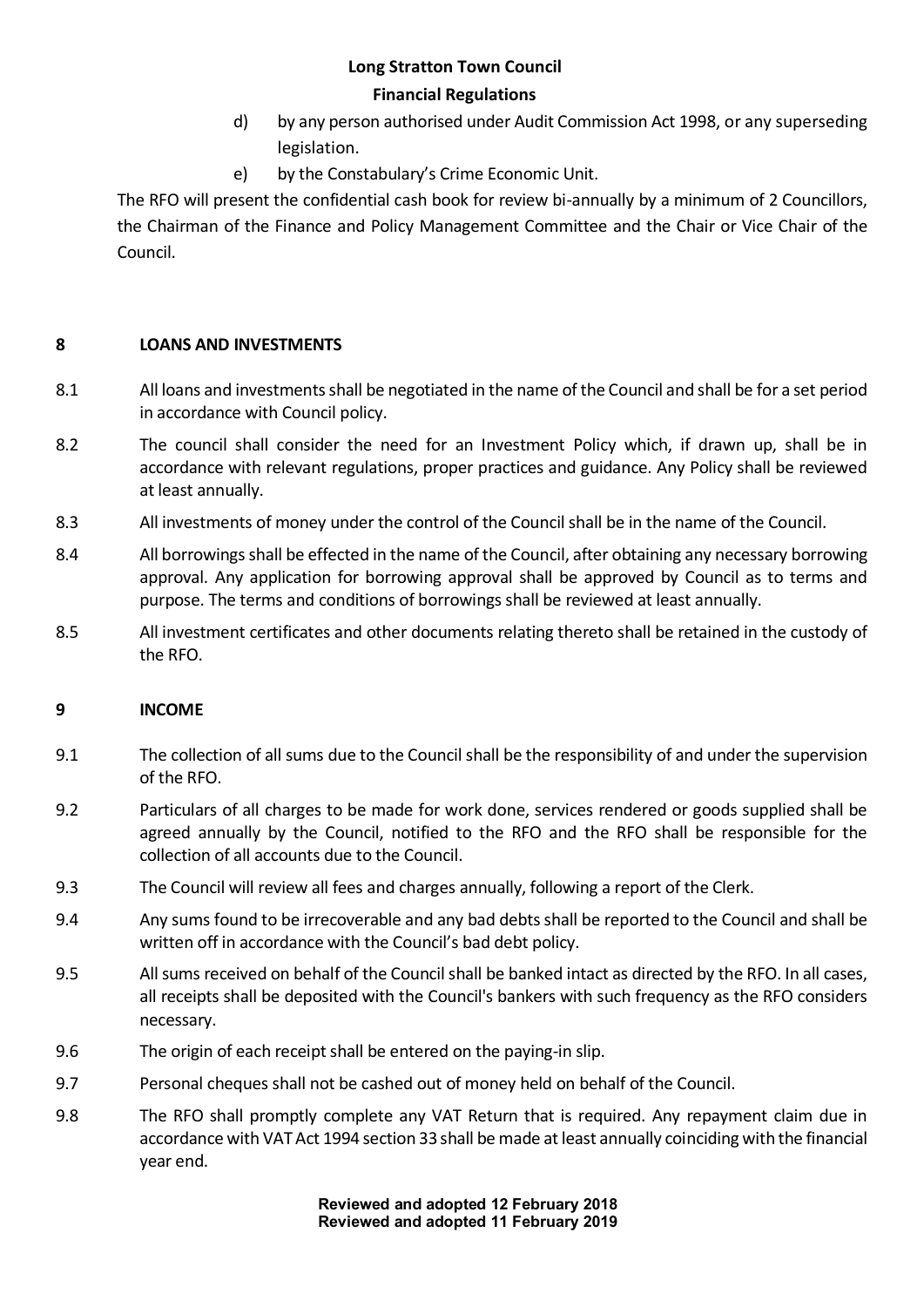- 9.9 The RFO will at the end of every quarter will submit any VAT due on income received via Manor Road Playing Fields and buildings in accordance with VAT Act 1994.
- 9.10 Where any significant sums of cash are regularly received by the Council, the RFO shall take such steps as are agreed by the Council to ensure that more than one person is present when the cash is counted in the first instance, that there is a reconciliation to some form of control such as ticket issues, and that appropriate care is taken in the security and safety of individuals banking such cash.

#### **10 ORDERS FOR WORK, GOODS AND SERVICES**

- 10.1 An official order or letter shall be issued for all work, goods and services unless a formal contract is to be prepared or an official order would be inappropriate. Copies of orders shall be retained.
- 10.2 Order books shall be controlled by the RFO.
- 10.3 All members and Officers are responsible for obtaining value for money at all times. An officer issuing an official order shall ensure as far as reasonable and practicable that the best available terms are obtained in respect of each transaction, usually by obtaining three or more quotations or estimates from appropriate suppliers, subject to any *de minimis* provisions in Regulation 11 (I) below.
- 10.4 The RFO shall verify the lawful nature of any proposed purchase before the issue of any order, and in the case of new or infrequent purchases or payments, the RFO shall ensure that the statutory authority shall be reported to the meeting at which the order is approved so that the Minutes can record the power being used.
- 10.5 A member may not issue an official order or make any contract on behalf of the Council.

#### **11 CONTRACTS**

- 11.1 Procedures as to contracts are laid down as follows:
	- (a) Every contract shall comply with these financial regulations, and no exceptions shall be made otherwise than in an emergency provided that these regulations shall not apply to contracts which relate to items (i) to (vi) below:
		- (i) for the supply of gas, electricity, water, sewerage and telephone services; subject to item c, below
		- (ii) for specialist services such as are provided by solicitors, accountants, surveyors and planning consultants;
		- (iii) for work to be executed or goods or materials to be supplied which consist of repairs to or parts for existing machinery or equipment or plant;
		- (iv) for work to be executed or goods or materials to be supplied which constitute an extension of an existing contract by the Council;
		- $(v)$  for additional audit work of the external Auditor up to an estimated value of £500 (in excess of this sum the Clerk and RFO shall act after consultation with the Chairman and Vice Chairman of Council);
		- (vi) for goods or materials proposed to be purchased which are proprietary articles and/or are only sold at a fixed price.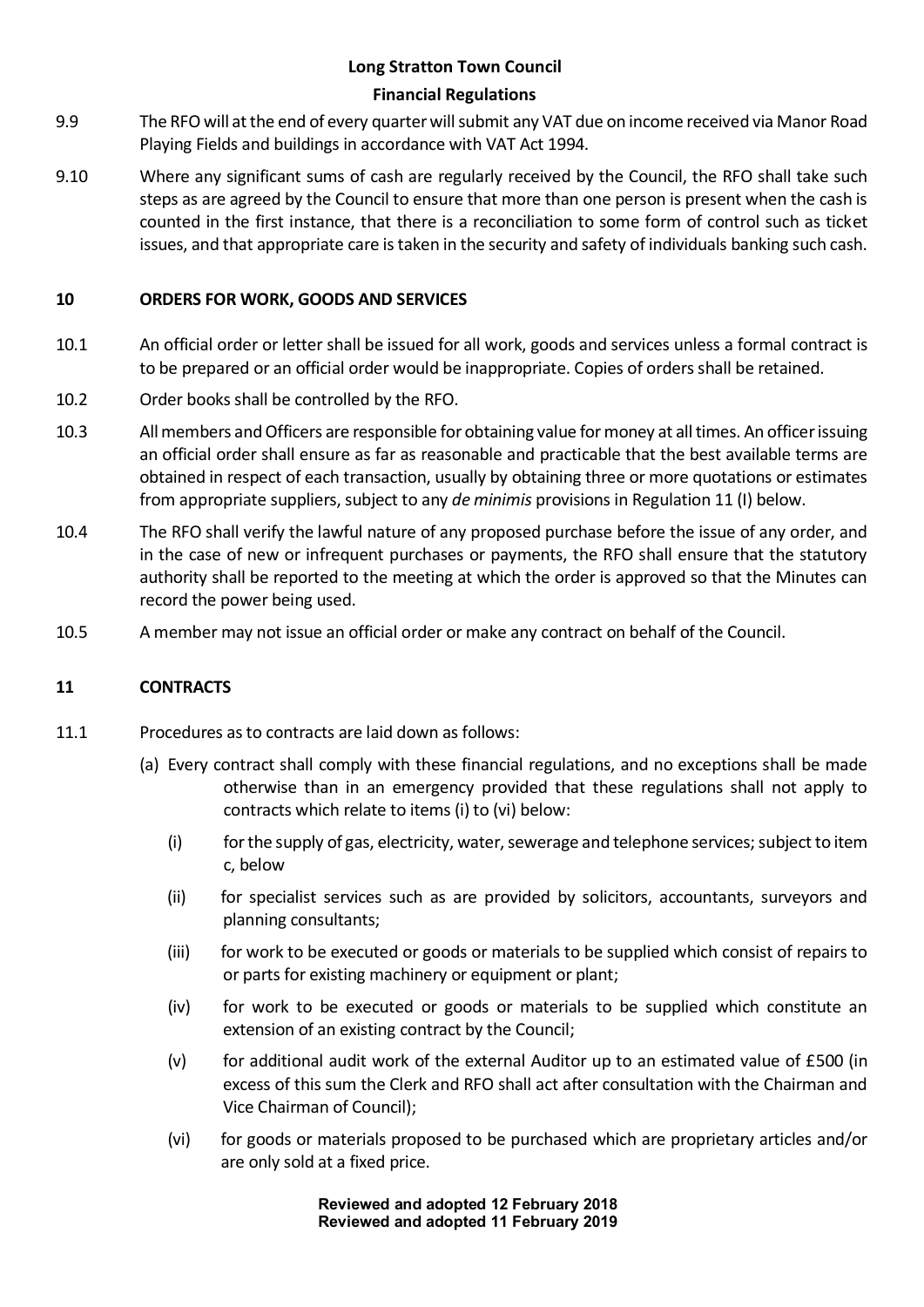- (b) . A public contract regulated by the Public Contracts Regulations 2015 with an estimated value in excess of £25,000 but less than the relevant thresholds in standing order 18(f) is subject to Regulations 109-114 of the Public Contracts Regulations 2015which include a requirement on the Council to advertise the contract opportunity on the Contracts Finder website regardless of what other means it uses to advertise the opportunity.
- (c) A public contract regulated by the Public Contracts Regulations 2015 with an estimated value in excess of £181,302 for a public service or supply contract or in excess of £4,551,413 for a public works contract (or other thresholds determined by the European Commission every two years and published in the Official Journal of the European Union (OJEU)) shall comply with the relevant procurement procedures and other requirements in the Public Contracts Regulations 2015 which include advertising the contract opportunity on the Contracts Finder website and in OJEU.

A public contract in connection with the supply of gas, heat, electricity, drinking water, transport services, or postal services to the public; or the provision of a port or airport; or the exploration for or extraction of gas, oil or solid fuel with an estimated value in excess of £363,424 for a supply, services or design contract; or in excess of £4,551,413 for a works contract; or £820,370 for a social and other specific services contract (or other thresholds determined by the European Commission every two years and published in OJEU) shall comply with the relevant procurement procedures and other requirements in the Utilities Contracts Regulations 2016.

- (d) When applications are made to waive financial regulations relating to contracts to enable a price to be negotiated without competition the reason shall be embodied in a recommendation to the Council.
- (e) Such invitation to tender shall state the general nature of the intended contract and the Clerk shall obtain the necessary technical assistance to prepare a specification in appropriate cases. The invitation shall in addition state that tenders must be addressed to the Clerk in the ordinary course of post. Each tendering firm shall be supplied with a specifically marked envelope in which the tender is to be sealed and remain sealed until the prescribed date for opening tenders for that contract.
- (f) All sealed tenders shall be opened at the same time on the prescribed date by the Clerk in the presence of at least one member of Council and either the Chairman or Vice-Chairman of the Council together.
- (g) If less than three tenders are received for contracts above £25,000 or if all the tenders are identical the Council may make such arrangements as it thinks fit for procuring the goods or materials or executing the works.
- (h) When it is to enter into a contract less than [£25,000] in value for the supply of goods or materials or for the execution of works or specialist services other than such goods, materials, works or specialist services as are excepted as set out in paragraph (a) the Clerk or RFO shall obtain a minimum of 2 quotations, 3 quotations is preferred where possible (the RFO must evidence she requested 3 quotations.) (priced descriptions of the proposed supply); where the value is below [£1,500 and above [£150] the Clerk or RFO shall strive to obtain 3 estimates. Otherwise, Regulation 10 (3) above shall apply.

(i) The Council shall not be obliged to accept the lowest or any tender, quote or estimate.

(j) Should it occur that the council, or duly delegated committee, does not accept any tender, quote or estimate, the work is not allocated, and the council requires further pricing,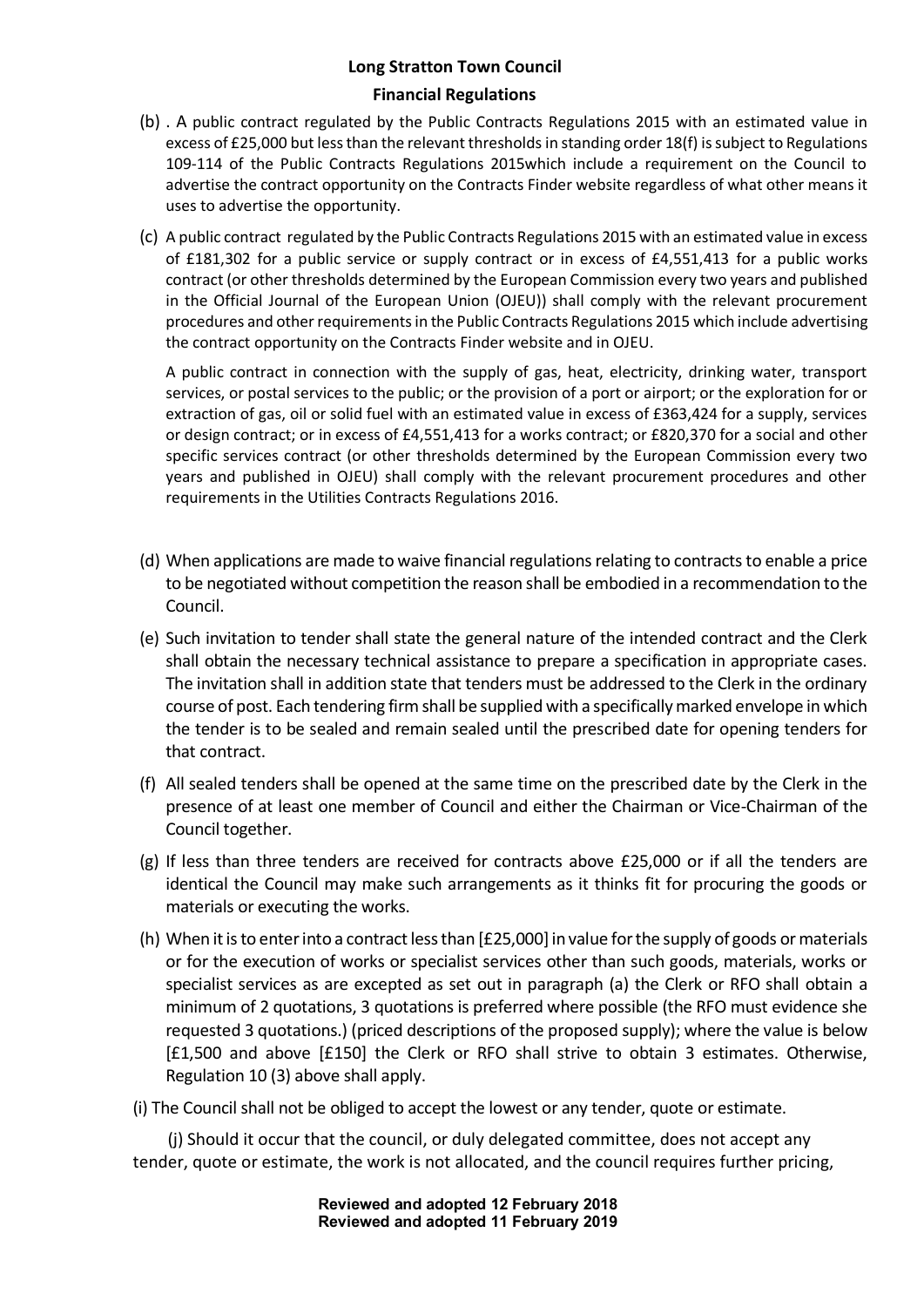provided that the specification does not change, no person shall be permitted to submit a later tender, estimate or quote who was present when the original decision-making process was being undertaken.

(k) Where the Council intends to procure or award a public supply contract, public service contract or public works contract as defined by The Public Contracts Regulations 2015 ("the Regulations") which is valued at £25,000 or more, the Council shall comply with the relevant requirements of the Regulations

### **12. PAYMENTS UNDER CONTRACTS FOR BUILDING OR OTHER CONSTRUCTION WORKS**

- 12.1 Payments on account of the contract sum shall be made within the time specified in the contract by the RFO upon authorised certificates of the architect or other consultants engaged to supervise the contract (subject to any percentage withholding as may be agreed in the particular contract).
- 12.2 Where contracts provide for payment by instalments the RFO shall maintain a record of all such payments. In any case where it is estimated that the total cost of work carried out under a contract, excluding agreed variations, will exceed the contract sum of 5% or more a report shall be submitted to the Council.
- 12.3 Any variation to a contract or addition to or omission from a contract must be approved by the Council and Clerk to the Contractor in writing, the Council being informed where the final cost is likely to exceed the financial provision.]

### **13 STORES AND EQUIPMENT**

- 13.1 The member of staff in charge of each section shall be responsible for the care and custody of stores and equipment in that section.
- 13.2 Delivery Notes shall be obtained in respect of all goods received into store or otherwise delivered and goods must be checked as to order and quality at the time delivery is made.
- 13.3 Stocks shall be kept at the minimum levels consistent with operational requirements.
- 13.4 The RFO shall be responsible for 6 monthly checks of stocks and stores.

#### **14 ASSETS, PROPERTIES AND ESTATES**

14.1 The Clerk shall make appropriate arrangements for the custody of all title deeds of properties owned by the Council. The RFO shall ensure a record is maintained of all properties owned by the Council, recording the location, extent, plan, reference, purchase details, nature of the interest, tenancies granted, rents payable and purpose for which held in accordance with Accounts and Audit Regulations.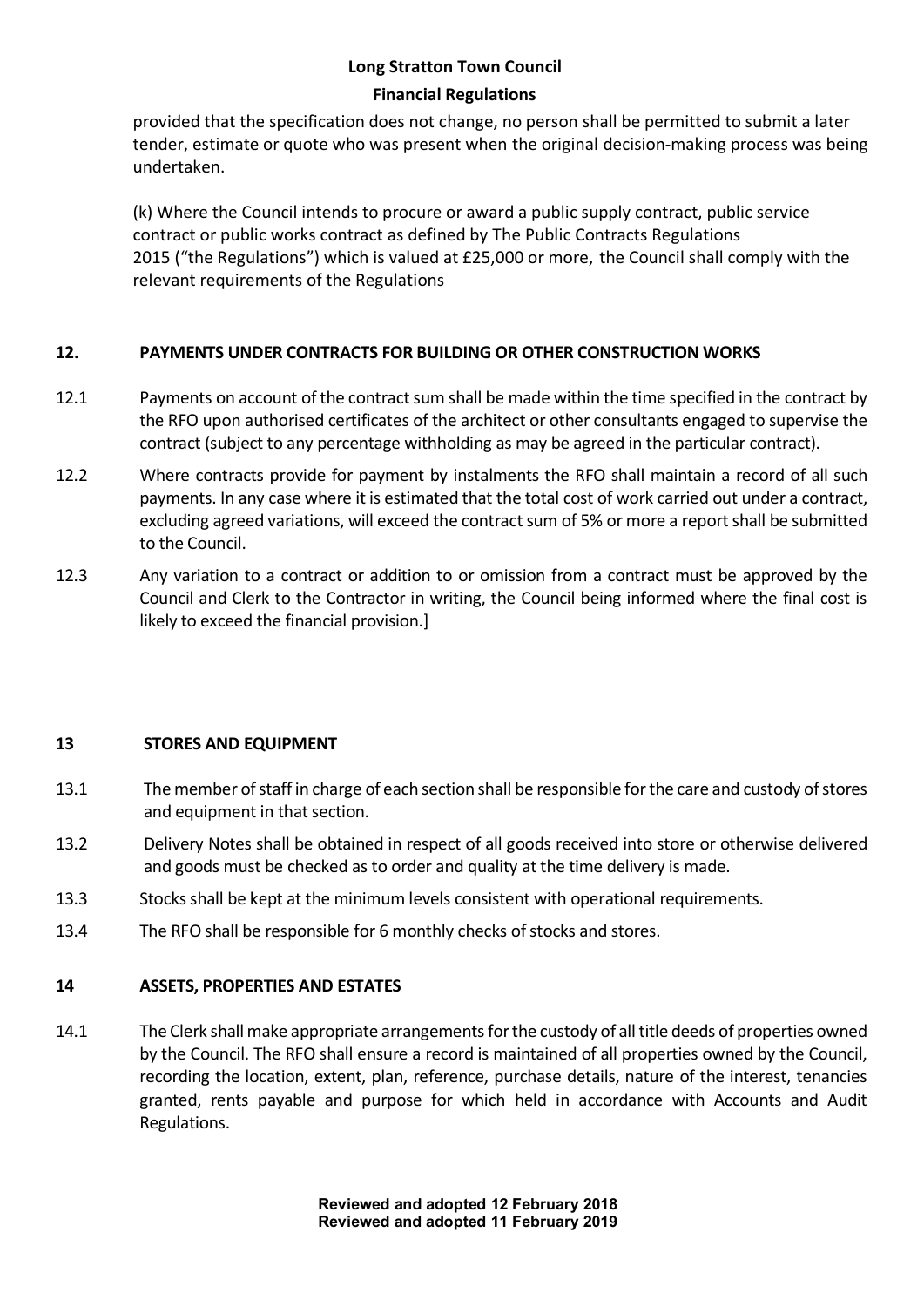- 14.2 No property (personal, land and asset) shall be sold, leased or otherwise disposed of without the authority of the Council, together with any other consents required by law, save where the estimated value of any one item of tangible movable property does not exceed £100.
- 14.3 The RFO shall ensure that an appropriate and accurate Register of Assets and Investments is kept up to date. The continued existence of tangible assets shown in the Register shall be verified at least annually, possibly in conjunction with a health and safety inspection of assets. During such inspections of assets, the RFO will confirm that those assets are marked as property of Long Stratton Town Council.

#### **15 INSURANCE**

- 15.1 Following the annual risk assessment (per Financial Regulation 17), the RFO shall affect all insurances and negotiate all claims on the Council's insurers [in consultation with the Clerk].
- 15.2 The Clerk shall give prompt notification to the RFO of all new risks, properties or vehicles which require to be insured and of any alterations affecting existing insurances.
- 15.3 The RFO shall keep a record of all insurances effected by the Council and the property and risks covered thereby and annually review it.
- 15.4 The RFO shall be notified of any loss liability or damage or of any event likely to lead to a claim and shall report these to Council at the next available meeting.
- 15.5 All appropriate employees and members of the Council shall be included in a suitable fidelity guarantee insurance which shall cover the maximum risk exposure as determined by the Council.

#### **16 CHARITIES**

16.1 Where the Council is sole trustee of a Charitable body the Clerk and RFO shall ensure that separate accounts are kept of the funds held on charitable trusts and separate financial reports made in such form as shall be appropriate, in accordance with Charity Law and legislation, or as determined by the Charity Commission. The Clerk and RFO shall arrange for any Audit or Independent Examination as may be required by Charity Law or any Governing Document.

#### **17 RISK MANAGEMENT**

- 17.1 The council is responsible for putting in place arrangements for the management of risk. The Clerk [with the RFO] shall prepare, for approval by the council, risk management policy statements in respect of all activities of the council. Risk policy statements and consequential risk management arrangements shall be reviewed by the council at least annually.
- 17.2 When considering any new activity, the Clerk [with the RFO] shall prepare a draft risk assessment including risk management proposals for consideration and adoption by the council.

#### **18 REVISION OF FINANCIAL REGULATIONS**

18.1 It shall be the duty of the Council to review the Financial Regulations of the Council from time to time. The Clerk shall make arrangements to monitor changes in legislation or proper practices and